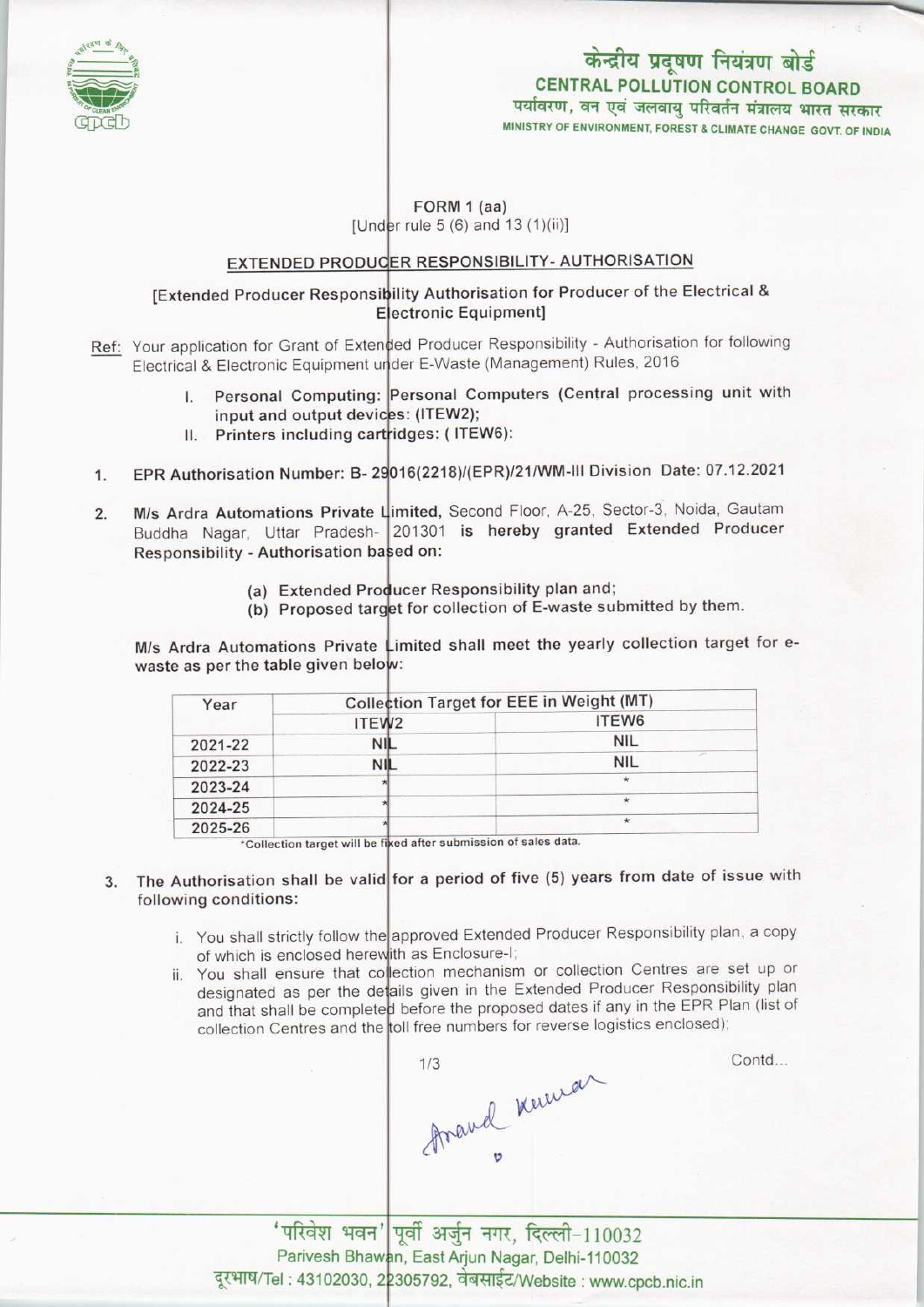

From pre page.....

- iii. You shall ensure that all the collected e-waste is channelized to your PRO M/s PRO connect and record shall be maintained at dismantler/recycler and at your end.
- iv. You shall maintain records, in Form-2 of these Rules, of e-waste and make such records available for scrutiny by Central Pollution Control Board
- v. You shall file annual returns in Form-3 to the Central Pollution Control Board on or before 30th day of June following the financial year to which that returns relates

# vi. General Terms & Conditions of the Authorisation:

- a. The authorisation shall comply with provisions of the Environment (Protection) Act
- 1986 and the E-waste (Management) Rules,2016 made there under<br>b. The authorisation or its renewal shall be produced for inspection a The authorisation or its renewal shall be produced for inspection at the request of
- an officer authorised by the Central Pollution Control Board<br>
c. Any change in the approved Extended Producer Responses Any change in the approved Extended Producer Responsibility plan should be informed to Central Pollution Control Board within 15 days on which decision shall be communicated by Central Pollution Control Board within sixty days
- be communicated by Central Pollution Control Board within sixty days;<br>d. It is the duty of the authorised person to take prior permission of the Central Pollution Control Board to close down any collection centre/points or any other
- facility which are part of the EPR plan;<br>e. An application for the renewal of auth An application for the renewal of authorisation shall be made as laid down in sub-
- rule (vi) of rule of 13(1) the E-Waste (Management) Rules, 2016<br>f. The Board reserves right to cancel/amend/revoke the authorisa The Board reserves right to cancel/amend/revoke the authorisation at any time as per the policy of the Board or Government.

#### vii. Additional Conditions: -

- a) That the applicant will submit annual sales data along with annual returns
- b) That the applicant has to ensure that the addresses of collection points provided by them in their EPR Plan are correct and traceable and the collection points/centres are functional;
- c) That the applicant will submit revised application for grant of EPR Authorisation in case of applicant adding/changing PRO or changing its EPR Plan

 $2/3$ 

Contd...

foard mural